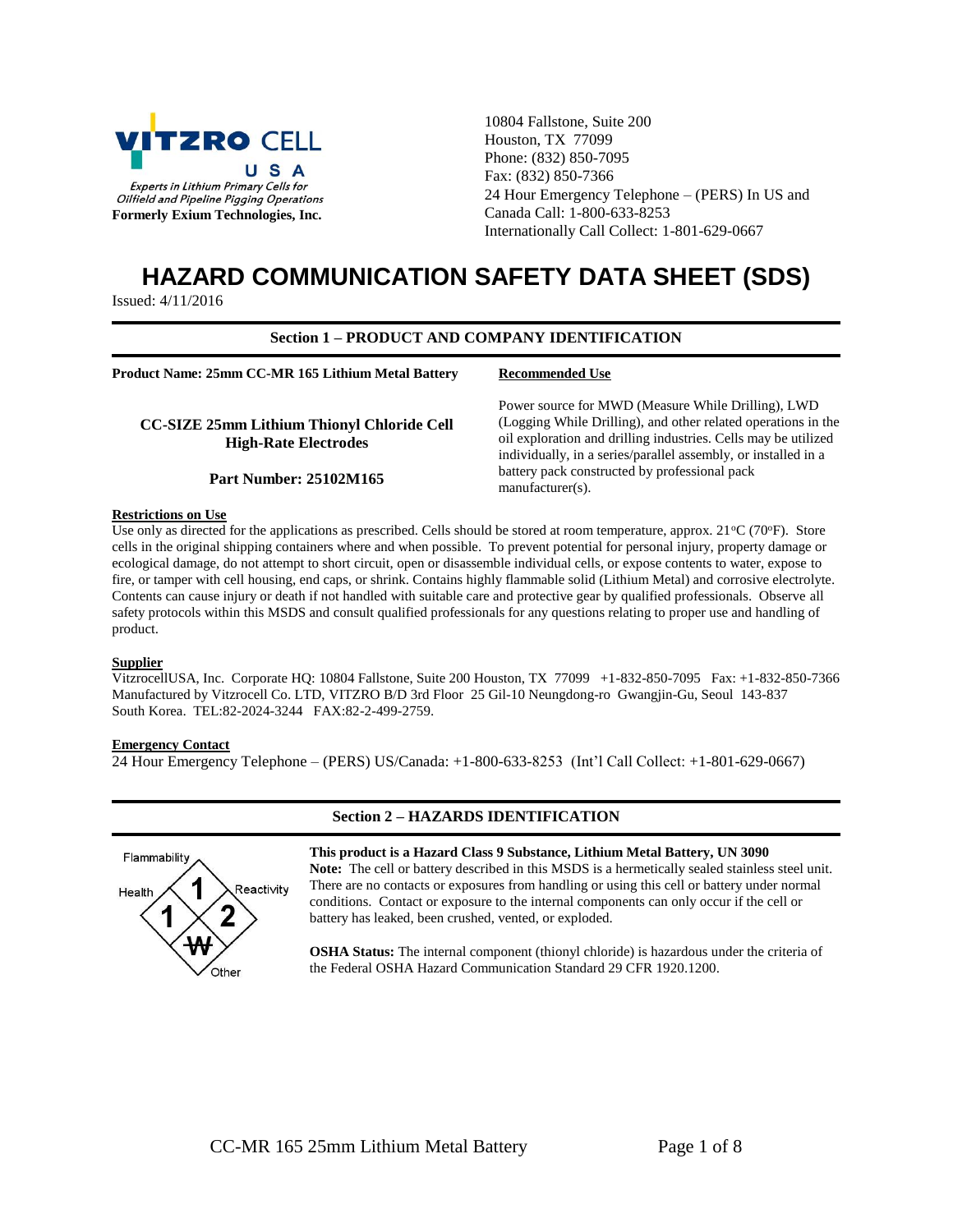## **DANGER:**

- CELLS AND/OR BATTERIES AND/OR BATTERY PACKS IN PRESSURIZED HOUSING SHOULD NEVER UNDER ANY CIRCUMSTANCES BE SUBJECT TO ANY HEATING PROCESS IN AREAS ACCESSIBLE BY PERSONNEL. ANY SUCH HEATING CAN CAUSE AN EXPLOSION RESULTING IN SEVERE INJURY OR DEATH.
- INTERNAL CONTENTS ARE EXTREMELY HAZARDOUS. LEAKING FLUID IS CORROSIVE AND DANGEROUS TO INHALE.
- BATTERIES ARE EXPLOSIVE AT HIGHER TEMPERATURES (ABOVE 180 °C / 365 °F), EXPOSED TO FIRE, CHARGED, SHORT CIRCUITED, OR CRUSHED. WARNING: IT IS DANGEROUS TO APPLY EXTRERNAL HEAT SOURCES TO BATTERIES. EXPLOSION MAY RESULT IN SEVERE INJURY OR DEATH.
- $\bullet$  DO NOT EXPOSE TO TEMPERATURES ABOVE TEMPERATURE RATING OF CELL (165  $^{\circ}$ C / 329  $^{\circ}$ F) AS SPECIFIED BY MANUFACTURER, DUE TO LEAK AND EXPLOSION HAZARD.DO NOT LET INTERNAL COMPONENTS ENTER MARINE ENVIRONMENTS. AVOID RELEASES INTO WATERWAYS, WASTEWATER OR GROUND WATER.
- DEPASSIVATION WARNING: Depassivate using resistance loading only. Battery may be placed in warm sunlight or in a warm room. Do not expose to any heat source other than ambient heat. Depassivation techniques can vary significantly with the user. Vitzrocell will work with each customer's unique situation on a case-by-case basis. Depassivation information may be obtained from VitzrocellUSA, Inc. (+1-508-824-0015).
- DUE TO POTENTIAL UNRELIABILITY, IMPRECISION AND FAILURE POTENTIAL OF HEATING DEVICES, THE USE OF AN ADDED EXTERNAL HEAT SOURCE POSES A VERY REAL RISK OF PERSONAL INJORY OR DEATH TO PERSONS IN THE VICINITY OF A BATTERY BEING HEATED.
- IF CELL LEAKS OR VENTS: **Primary Routes of Entry:** Inhalation **Carcinogenicity:** Not listed by NTP, IARC, or regulated by OSHA. **Health Hazards: Acute –** Vapors are very irritating to skin, eyes, and mucous membranes. Inhalation of large quantities of thionyl chloride may result in pulmonary edema. **Chronic –** Overexposure can cause symptoms of non-fibrotic lung injury

**Signs and Symptoms of Exposure:** Eye and mucous membrane irritation. **Medical Conditions Generally Aggravated by Exposure:** Asthma, other respiratory disorders, skin allergies, and eczema.

| <b>Hazardous Components</b> | Approx. $\frac{6}{6}$ | <b>Non-Hazardous Components</b> | <u>Approx. <math>\%</math></u> |
|-----------------------------|-----------------------|---------------------------------|--------------------------------|
| Lithium                     | $3-4%$                | <b>Stainless Steel</b>          | 40-46%                         |
| Thionyl Chloride            | $30 - 35\%$           | Nickel                          | $1 - 5\%$                      |
| Gallium Chloride (GaCl3) or | $5 - 7%$              | Glass Separator                 | $1 - 3\%$                      |
| Alumnium Clhoride $(AlCl3)$ | $5 - 7%$              | Carbon                          | $3 - 4\%$                      |
| Lithium Chloride            | $1-2\%$               | Other                           | $4 - 6\%$                      |

## **Section 3 – COMPOSITION, INFORMATION ON INGREDIENTS**

| <b>Thionyl Chloride</b>                                                                                | <b>OSHA: None Established</b>                                                                                                                                                                                              |
|--------------------------------------------------------------------------------------------------------|----------------------------------------------------------------------------------------------------------------------------------------------------------------------------------------------------------------------------|
| CAS#7719-09-17                                                                                         | $ACGIH: 1.0$ ppm $(5.0$ mg/m <sup>3</sup> ) ceiling                                                                                                                                                                        |
| <b>Aluminum Chloride</b><br>$CAS \# 7446-70-0$ or<br>Gallium (III) Chloride<br>$CAS \# 13450 - 90 - 3$ | <b>OSHA: None Established</b><br><b>ACGIH: None Established</b><br><b>NIOSH / Exium Recommended based on AICl3:</b><br>$2 \text{ mg/m}^3$ REL (8 h recommended exposure limit) for<br>airborne exposure of dusts or fumes. |
| Lithium                                                                                                | <b>OSHA: None Established</b>                                                                                                                                                                                              |
| $CAS \# 7439-93-2$                                                                                     | <b>ACGIH: None Established</b>                                                                                                                                                                                             |
| <b>Lithium Chloride</b>                                                                                | <b>OSHA: None Established</b>                                                                                                                                                                                              |
| $CAS \# 7447 - 41 - 8$                                                                                 | <b>ACGIH: None Established</b>                                                                                                                                                                                             |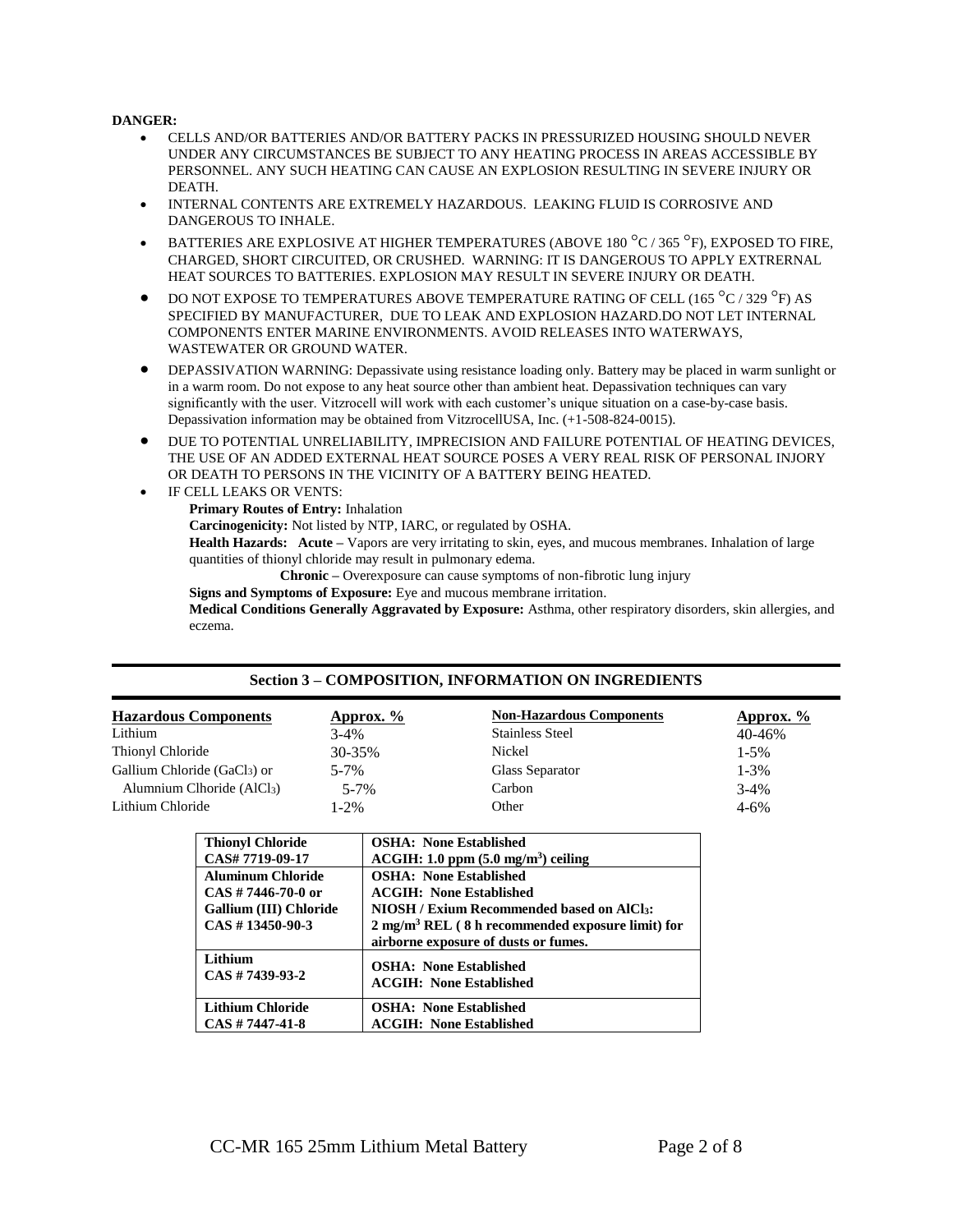#### **Section 4 – FIRST AID MEASURES**

**Signs and Symptoms of Exposure:** Eye and mucous membrane irritation.

**Medical Conditions Generally Aggravated by Exposure:** Asthma, other respiratory disorders, cough/throat irritation, skin allergies, and eczema.

- **Eye Contact:** Flush with running water for at least 15 minutes. Hold eyelids apart. Seek immediate medical attention. Contact results in acidic burns. **Skin Contact:** Rinse with large amounts of running water. Avoid hot water and rubbing skin. A baking soda paste applied to
- the contact will assist in neutralizing any acid present. If burns develop, seek medical attention. Contact results in acidic burns from decomposition products HCl and SO2.

**Inhalation:** Remove to fresh air. If breathing is difficult, administer oxygen. If not breathing, give artificial respiration. Inhalation of large quantities of thionyl chloride may result in pulmonary edema.

**Ingestion:** Drink copious amounts of water (or milk if available). Do not induce vomiting. NEVER GIVE ANYTHING BY MOUTH TO AN UNCONSCIOUS PERSON. Immediately seek medical attention.

#### **Section 5 – FIRE FIGHTING MEASURES**

**Danger - Do not use water. Burning lithium will react violently with water, causing a fireball and spreading burning lithium (apx. 1000 <sup>o</sup>C, 1832 <sup>o</sup>F) up to 75 feet in all directions.**

**Extinguisher Media:** Cover with copper powder (Navy 125s), Lith-X powder, Class D fire extinguisher, Dry Sodium Chloride, Graphite Powder, Pyrene G-1.

- **Special Fire Fighting Procedures:** Cover with copper powder (Navy 125s), Lith-X powder, Class D fire extinguisher, dry lithium chloride, or graphite powder.
- **DO NOT USE:** Water, moist sand, CO2, Class ABC, soda ash extinguisher, or AFFF (Aqueous Film Forming Foam) extinguisher. Wear protective breathing apparatus; a positive pressure Self Contained Breathing Apparatus (SCBA), or Air Purifying Respirator (APR).

**Flash Point:** N/A **Auto-Ignition Temp:** N/A **Flammable Limits:** N/A

**Unusual Fire and Explosion Hazards:** Do not short circuit, recharge, over discharge (discharge below 0.0 Volts), puncture, crush or expose to temperatures above  $165 \text{ °C}$ ,  $329 \text{ °F}$ . Cell may leak, vent, or explode. If a bright white flame is present, lithium content is exposed and on fire, use a Class D fire extinguisher, or media above. **Do not use water.**

## **Section 6 – ACCIDENTAL RELEASE MEASURES**

**Accidental Releases:** Do not breathe vapors or touch liquid with bare hands (see section 2). See section 8 for PPE (Personal Protective Equipment) necessary for cleaning or containing an accidental leak.

- Waste Disposal Methods: Evacuate area. If possible, a trained person should attempt to stop or contain the leak by neutralizing spill with soda lime or baking soda. A NIOSH Approved Acid Gas Filter Mask or Self-Contained Breathing Apparatus should be worn. Seal leaking battery and soda lime or baking soda in a plastic bag and dispose of as hazardous waste.
- **Aquatic Toxicity:** Do not let internal components enter marine environments. Avoid releases into waterways, wastewater or groundwater.
- **Other:** Follow North American Emergency Response Guide (NAERG) #138 for cells involved in an accident, cells that have vented, or have exploded.

## **Section 7 – HANDLING & STORAGE**

**Storage:** Cells should be stored at room temperature, approx. 21<sup>o</sup>C (70<sup>o</sup>F). Store cells in the original shipping containers where and when possible.

**Precautions:** Do not short circuit or expose to temperatures above **165C, 329 F**. Do not recharge, over discharge, puncture or crush.

**Other Conditions:** Do not store cells in high humidity environments for long periods of time.

**Handling**: The cells and batteries are electrical storage devices. To avoid short circuiting the cell (and activating fuse, if equipped), remove all metallic jewelry, watches, etc from hands or wear gloves. Only handle cells on nonconductive surfaces such as wood, plastic, etc. to avoid shorting the cell. Make sure cells are not exposed to temperatures above 165 °C, 329 °F from heat-shrink gun, solder iron, resistance welding, etc. Contact Vitzrocell

CC-MR 165 25mm Lithium Metal Battery Page 3 of 8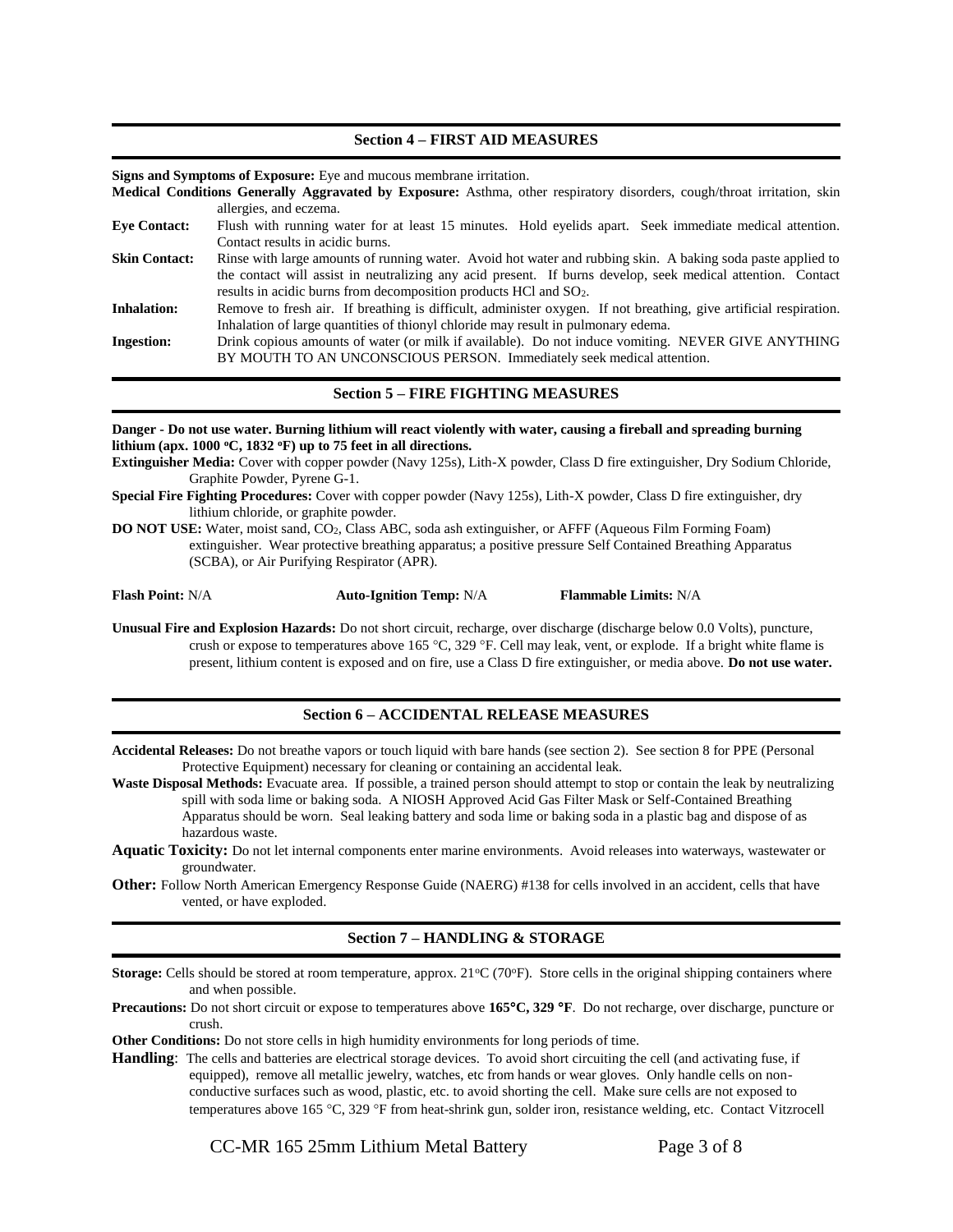for specific handling and use concerns or questions. Recommended cells remain in their provided packaging containers until ready for use/installation.

**Recycling/Disposal:** Should be conducted only by professionals trained in the handling, disposal, transport and recycling of this material.

## **Section 8 – EXPOSURE CONTROLS / PERSONAL PROTECTION**

#### **When handling internal components:**

**Respiratory Protection:** NIOSH Approved Acid Gas Filter Mask, or Self-Contained Breathing Apparatus. Protective Gloves: Outer Gloves Nitrile 15 mil (0.015 in), or thicker Inner gloves disposable nitrile. 15 mil PVC provides limited protection. Other glove materials will decompose quickly in contact with thionyl chloride electrolyte and are not recommended. **Eye Protection:** Chemical Worker Safety Glasses, lab goggles, or face shield.

**Ventilation To Be Used:** Negative pressure chemical fume hood.

**Other Protective Clothing & Equipment:** Protective Apron, Acid Resistant Protective Clothing, and face shield. **Hygienic Work Practices:** Use good chemical hygiene practice. Do not eat or drink when handling contents. Avoid unnecessary contact.

## **Section 9 – PHYSICAL AND CHEMICAL PROPERTIES**

| <b>NOT Properties of the Cell</b> | <b>Properties of Internal Components</b>                                                           |  |
|-----------------------------------|----------------------------------------------------------------------------------------------------|--|
| <b>Thionyl Chloride</b>           |                                                                                                    |  |
| Appearance:                       | Thionyl Chloride – Colorless to pale yellow.                                                       |  |
| <b>Physical State:</b>            | Liquid                                                                                             |  |
| <b>Odor/Odor Threshold:</b>       | Sharp, pungent chlorine and/or sulfur type odors.                                                  |  |
| pH Level:                         | Inorganic liquid. No pH. When mixed with water, $pH \leq 1$                                        |  |
| <b>Freezing/Melting Point:</b>    | Thionyl Chloride: -105 °C, 221 °F                                                                  |  |
| <b>Boiling Point:</b>             | Thionyl Chloride: 77 °C, 170.6 °F                                                                  |  |
| <b>Flash Point:</b>               | N/A                                                                                                |  |
| <b>Evaporation Rate:</b>          | N/A                                                                                                |  |
| <b>Flammability (Solid/Gas)</b>   | Not flammable                                                                                      |  |
| <b>Vapor Pressure:</b>            | Thionyl Chloride: 92mm @ 20 °C, 68 °F                                                              |  |
| <b>Vapor Density:</b>             | Thionyl Chloride: 4.1                                                                              |  |
| <b>Relative Density:</b>          | $1.6310$ g/cm <sup>3</sup>                                                                         |  |
| <b>Solubility in Water:</b>       | Thionyl Chloride: Decomposes violently on contact with water to produce HCl and SO <sub>2</sub> .  |  |
| <b>Partition Coefficient:</b>     | 100% Aqueous                                                                                       |  |
| <b>Auto-Ignition Temperature:</b> | <b>NA</b>                                                                                          |  |
| <b>Decomposition Temperature:</b> | 140 °C, 284 °F                                                                                     |  |
| <b>Specific Gravity:</b>          | Thionyl Chloride: 1.63                                                                             |  |
| <b>Water Reactive:</b>            | Thionyl Chloride hydrolyzes to form SO <sub>2</sub> and HCl gasses and strongly acidic wastewater. |  |
| Lithium                           |                                                                                                    |  |
| Appearance:                       | Lithium Metal – Soft silver – white metal. The metal turns yellow, brown, and then black           |  |
|                                   | upon exposure to moist air.                                                                        |  |
| <b>Physical State:</b>            | Solid                                                                                              |  |
| <b>Odor/Odor Threshold:</b>       | Lithium metal has no odor.                                                                         |  |
| pH Level:                         | NA                                                                                                 |  |
| <b>Freezing/Melting Point:</b>    | Lithium Metal: $180.5$ °C or 365 °F                                                                |  |
| <b>Boiling Point:</b>             | Lithium Metal: 1336 °C or 2437 °F. Auto Ignition in air varies based on conditions. Low            |  |
|                                   | of 200 °C (392 °F) and High of 600 °C (1112 °F) have been reported.                                |  |
| <b>Flash Point:</b>               | <b>NA</b>                                                                                          |  |
| <b>Evaporation Rate:</b>          | NA                                                                                                 |  |
| <b>Flammability (Solid/Gas):</b>  | Solid                                                                                              |  |
| <b>Vapor Pressure:</b>            | Lithium Metal: NA at 25 $^{\circ}$ C or 77 $^{\circ}$ F                                            |  |
| <b>Vapor Density:</b>             | Lithium Metal: NA at 25 $^{\circ}$ C or 77 $^{\circ}$ F                                            |  |
| <b>Relative Density:</b>          | $0.534$ g/ml                                                                                       |  |
| <b>Solubility in Water:</b>       | Lithium Metal: Decomposes violently on contact with water to produce flammable                     |  |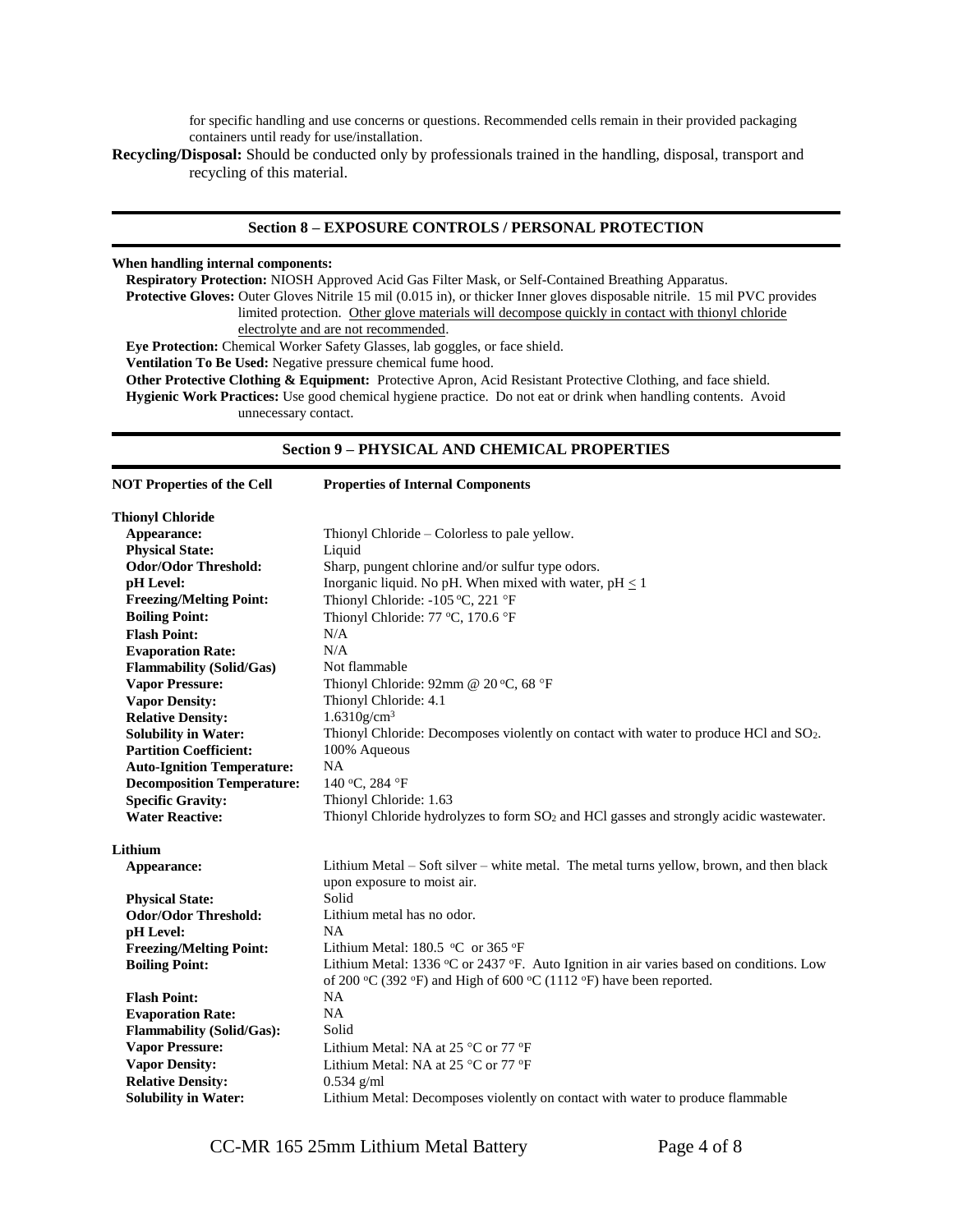|                                   | hydrogen gas. Lithium may also ignite as a result of water contact.                  |
|-----------------------------------|--------------------------------------------------------------------------------------|
| <b>Partition Coefficient:</b>     | 100% Aqueous & Basic Lithium Hydroxide (LiOH).                                       |
| <b>Auto-Ignition Temperature:</b> | 200 °C, 392 °F to 600 °C, 1112 °F                                                    |
| <b>Decomposition Temperature:</b> | NА                                                                                   |
| <b>Specific Gravity:</b>          | Lithium Metal: $0.543$ g / mL                                                        |
| <b>Water Reactive:</b>            | Lithium Metal Reacts with water to form hydrogen gas, caustic Lithium Hydroxide, and |
|                                   | basic wastewater.                                                                    |

## **Section 10 – STABILITY & REACTIVITY**

#### **Stability:** Stable

Conditions to Avoid: Temperatures in excess of 165 °C, 329 °F. High humidity for extended periods. Do not expose inner materials to water, flame or excessive heat.

**Incompatibility:** N/A

**Hazardous Decomposition Products:** Sulfur Dioxide (g), Hydrogen Chloride (g). **Hazardous Polymerization:** Will not occur.

**Other:** N/A

## **Section 11 – TOXICOLOGICAL INFORMATION**

| <b>Acute Toxicity:</b>        |                                     |                                       |
|-------------------------------|-------------------------------------|---------------------------------------|
| <b>Thionyl Chloride</b>       |                                     |                                       |
|                               | $LC_{50}$ (Inhalation):             | 1274 ppm (rat 1-hr)                   |
|                               | $LD50$ :                            | N/A                                   |
|                               | <b>Eye Effects:</b>                 | Corrosive                             |
|                               | <b>Skin Effects:</b>                | Corrosive                             |
| Aluminum (III)                |                                     |                                       |
| Chloride                      |                                     |                                       |
|                               | LD <sub>50</sub> Oral:              | $380 \text{ mg}$ / kg (Rat)           |
|                               | <b>LD<sub>50</sub></b> Dermal:      | $2 g/kg$ (Rabbit)                     |
|                               | <b>Eye Effects:</b>                 | Corrosive                             |
|                               | Other Effects:                      | Corrosive                             |
| <b>Gallium (III) Chloride</b> | LCL <sub>0</sub> Inhalation:        | $316$ mg / m <sup>3</sup> / 3 h (Rat) |
|                               | <b>LD<sub>50</sub></b> Intravenous: | $47 \text{ mg} / \text{Kg}$ (Rat)     |
|                               | <b>Eye Effects:</b>                 | Corrosive                             |
|                               | Other Effects:                      | Corrosive                             |
|                               |                                     |                                       |

## **Section 12 – ECOLOGICAL INFORMATION**

**Aquatic Toxicity:** Do not let internal components enter marine environments. Avoid releases into waterways, wastewater or groundwater.

| $m$ able $m$ alen on $\mathbb{R}$ roand $m$ alen. |                                        |
|---------------------------------------------------|----------------------------------------|
| <b>Bioaccumulative potential:</b>                 | None.                                  |
| <b>Mobility in soil:</b>                          | Unknown                                |
| <b>Persistence and degradability:</b>             | Degrades to non-hazardous components.) |
|                                                   |                                        |

# **Section 13 – DISPOSAL CONSIDERATIONS**

**Proper Shipping Name:** Waste Lithium Metal Batteries **UN Number:** 3090 **Hazard Classification: Class 9 (Misc.) Packing Group:** II **Labels Required:** MISCELLANEOUS Hazard Class 9, HAZARDOUS WASTE **Waste Disposal Code:** D003 **Waste Management:** Vitzrocell Cells may be managed as universal waste, confirm with your local, state, or provincial regulators.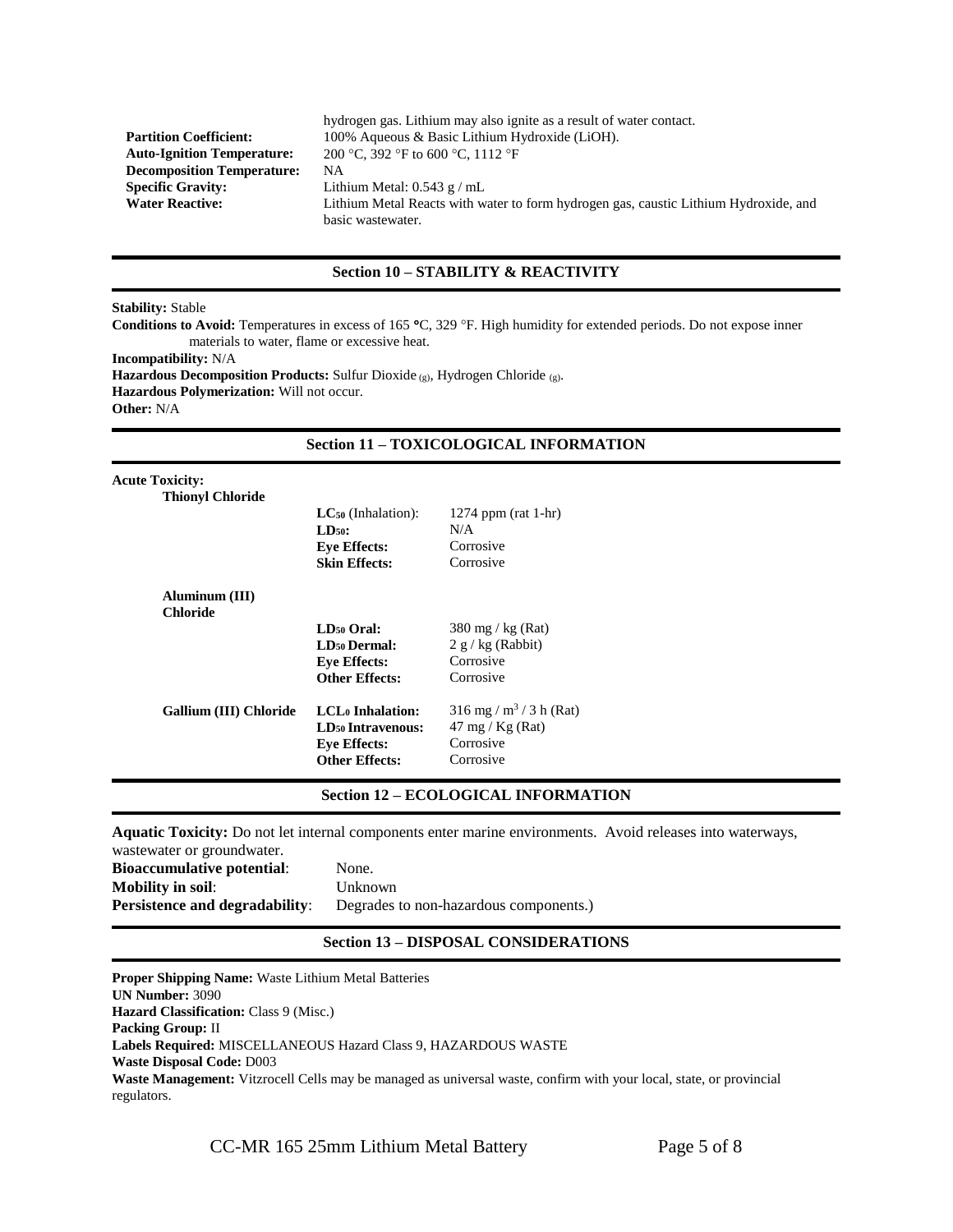**Other:** All lithium thionyl chloride batteries should be disposed of by a certified hazardous waste disposal facility. Contact Vitzrocell Technologies for recommended disposal facilities.

## **Section 14 – TRANSPORT INFORMATION**

#### **US DOT (per CFR 172.101) and IATA/ICAO**

**UN Testing Procedure**: UN Manual of Test and Criteria Chapter 38.3 Revision 4.0 – This product has been properly tested to ensure product is safe for all means of transport.

**Proper Shipping Name Per IATA:** Lithium Metal Batteries.

**UN Number:** UN 3090

**Hazard Classification:** Class 9 (Misc.) – See IATA 7.4.8 label specifications

#### **Packing Group:** II

Packing Instructions: IATA 968, 969, and 970 - To ensure safe transport, it is highly recommended all personnel involved with the packaging, marking, labeling and shipping of this material review these specific packaging procedures to reduce the possibility for an incident to occur while product is in transport. The repercussions of a Lithium Battery incident while in transport could be severe.

**Labels Required:** MISCELLANEOUS HAZARD CLASS 9 with tab to indicate proper shipping name and UN number (Lithium Metal Battery, UN 3090).

#### **Other Label Requirements:**

- CARGO AIRCRAFT ONLY This label is required if operator or state regulations specify quantity of material exceeds or is deemed unacceptable for transport via passenger aircraft
- Primary Lithium Batteries As required by the US DOT, an addition label using the design specifications listed in CFR 49 Part 173.185.b.5 must be applied to each shipping container to identify product as Primary Lithium Batteries.
- Caution Label As required by IATA regulations, a caution label MUST be applied to each package identifying the enclosed product (Lithium Batteries) and the special procedure to be followed in the event that the package is damaged

**Emergency Services:** All shipments of hazardous materials MUST include a 24/7 contact number for use in the event of an emergency.

#### **Hazardous Materials Transport Instructional Materials:**

- All personal who will package, label, mark and ship hazardous materials MUST be correctly trained with the below material in order to legally and safety transport hazardous materials.
- IATA Dangerous Goods Regulations Most recent edition available. This document will provide the clearest understanding of handling hazardous materials shipping procedures, and is a MUST if your company will transport hazardous material via AIR.
- USDOT CFR 49 Parts 100 185 covers all methods of hazardous material transport with the USA.
- Additional research may be required due to specific procedures required by individual operators (carriers) and states (Countries).

#### **Section 15 – REGULATORY INFORMATION**

**OSHA Status:** The internal component (thionyl chloride) is hazardous under the criteria of the Federal OSHA Hazard Communication Standard 29 CFR 1920.1200.

## **Section 16 – OTHER INFORMATION**

#### **Lithium Battery Safety**

With proper use and handling, lithium batteries have demonstrated an excellent safety record. The success and wide use of lithium batteries is partially due to the fact that they contain more energy per unit weight than conventional batteries. However, the same properties that result in a high energy density also contribute to potential hazards if the energy is released at a fastuncontrolled rate. In recognition of the high-energy content of lithium systems, safety has been incorporated into the design and manufacture of all Vitzrocell cells and batteries. However, abuse or mishandling of lithium batteries can result in hazardous conditions. The information provided here is intended to give users some guidelines to safe handling and use of lithium batteries.

#### **Battery Abuse**

In general, the conditions that cause damage to cells and batteries that jeopardize safety are: summarized on the label of each battery. These conditions include:

Exposure to External Heat Sources

CC-MR 165 25mm Lithium Metal Battery Page 6 of 8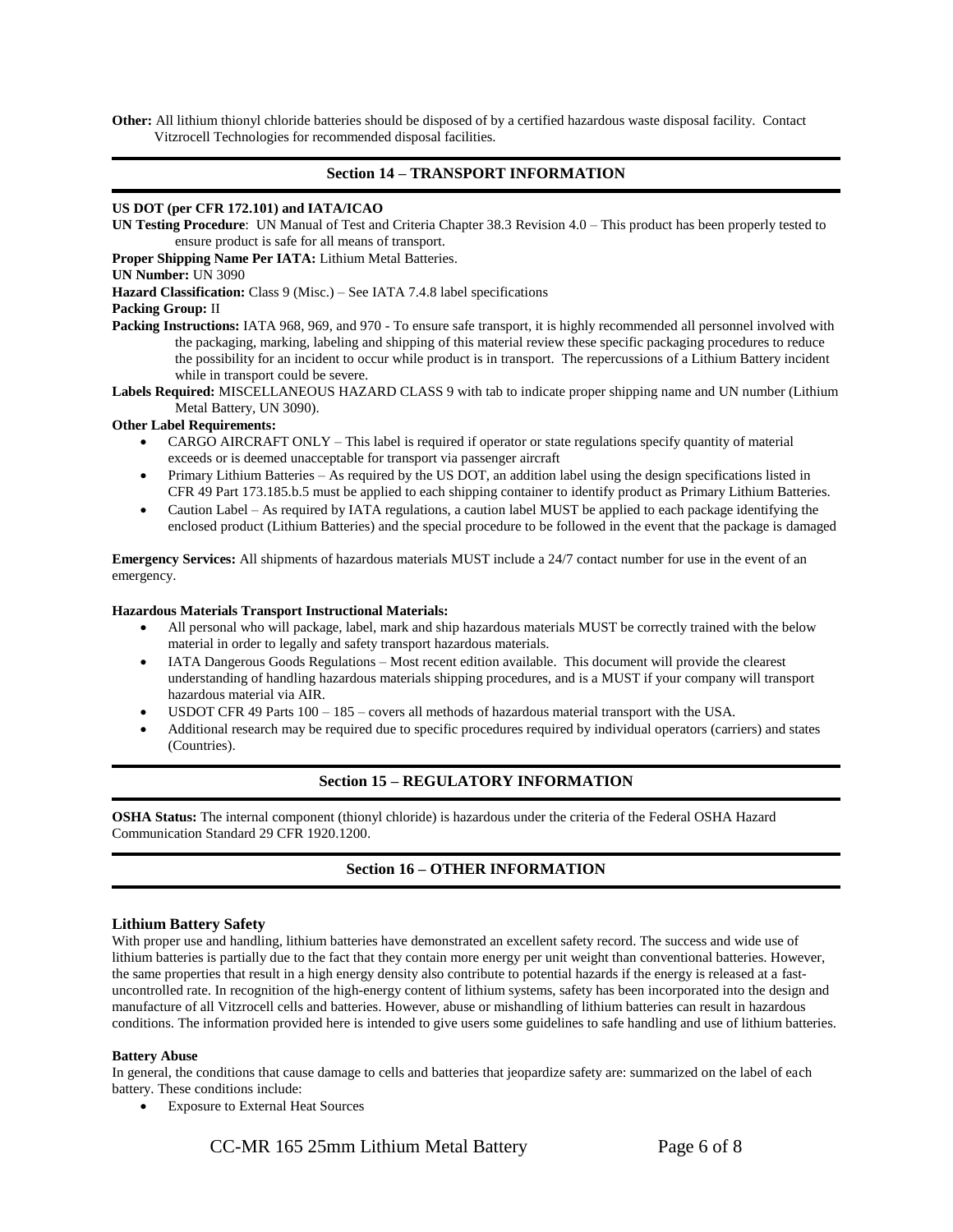- Short Circuit
- Charging
- Forced Over discharge
- Excessive heating or incineration
- Crush, puncture or disassembly
- Very rough handling or high shock and vibration could also result in cell damage.

#### **Battery Handling and Inspection Guidelines**

The most frequent forms of cell abuse can easily be identified and controlled in the workplace. It is our experience that inadvertent short circuits are one of the largest single causes of field failures. Problems associated with shorting as well as other hazardous conditions can be greatly reduced by observing the following guidelines:

- Cover all metal work surfaces with an insulating material.
- The work area should be clean and free of sharp objects that could puncture the insulating sleeve on each battery.
- Never remove the shrink-wrap from a cell or battery pack.
- All persons handling cells should remove jewelry items such as rings, wristwatches, pendants, etc., that could come in contact with the battery terminals.
- If batteries are removed from their original packages for inspection, they should be neatly arranged to preclude shorting.
- Batteries should be transported in plastic trays set on pushcarts. This will reduce the chances of batteries being dropped on the floor, causing physical damage.
- All inspection tools (calipers, rulers, etc.) should be made from non-conductive materials, or covered with a nonconductive tape.
- Batteries should be inspected for physical damage. Batteries with dented cases or terminal caps should be inspected for electrolyte leakage. Electrolyte leaks typically have a sharp chlorine and/or sulfur odor, and leaking areas may form white/yellow crystals or solids. If any are noted, the battery should be disposed of in the proper manner.

#### **Battery Storage**

Batteries should be stored in their original containers. Store batteries in a well ventilated, cool, dry area. Store batteries in an isolated area, away from combustible materials. Never stack heavy objects on top of boxes containing lithium batteries to preclude crushing or puncturing the battery case.

#### **Handling During Product Assembly**

All personnel handling batteries should wear appropriate protective equipment such as safety glasses.

- Do not solder wires or tabs directly to the battery. Only solder to the leads welded to the cell by the manufacturer.
- Never touch a cell case directly with a hot soldering iron. Heat sinks should be used when soldering to the tabs, and contact with the solder tabs should be limited to a few seconds.
- Cells should not be forced into (or out of) battery holders or housings. This could deform the cell causing an internal short circuit, or fracturing the glass to metal hermetic seal, causing an electrolyte leak.
- All ovens or environmental chambers used for testing cells or batteries should be equipped with an independent overtemperature controller to protect against excessive heat. Heating batteries is dangerous, and can result in cell explosions or leaks.
- Only precision convection ovens should be used for cell testing. Lesser ovens may exhibit uneven heating and hot spots that can exceed the rated temperature of the battery.
- Cell and Battery testing ovens must be isolated from personnel. Strong barriers must be in place separating batteries from personnel. No persons should be in vicinity of batteries being tested while under heat. There is a possibility of an explosion due to the potential for unreliability, imprecision, and possibly failure of most commercially available heating devices. DEATH or SERIOUS INJURY may result from an explosion of batteries.
- Do not connect cells or batteries of different chemistries together.
- Do not connect cells or batteries of different sizes together.
- Do not connect old and new cells and batteries together.

Although we have provided a general overview of lithium battery safety and handling, we urge you to call us with any questions. Our technical services staff will be pleased to assist you with your questions. **VitzrocellUSA, Inc. +1-832-850-7095**